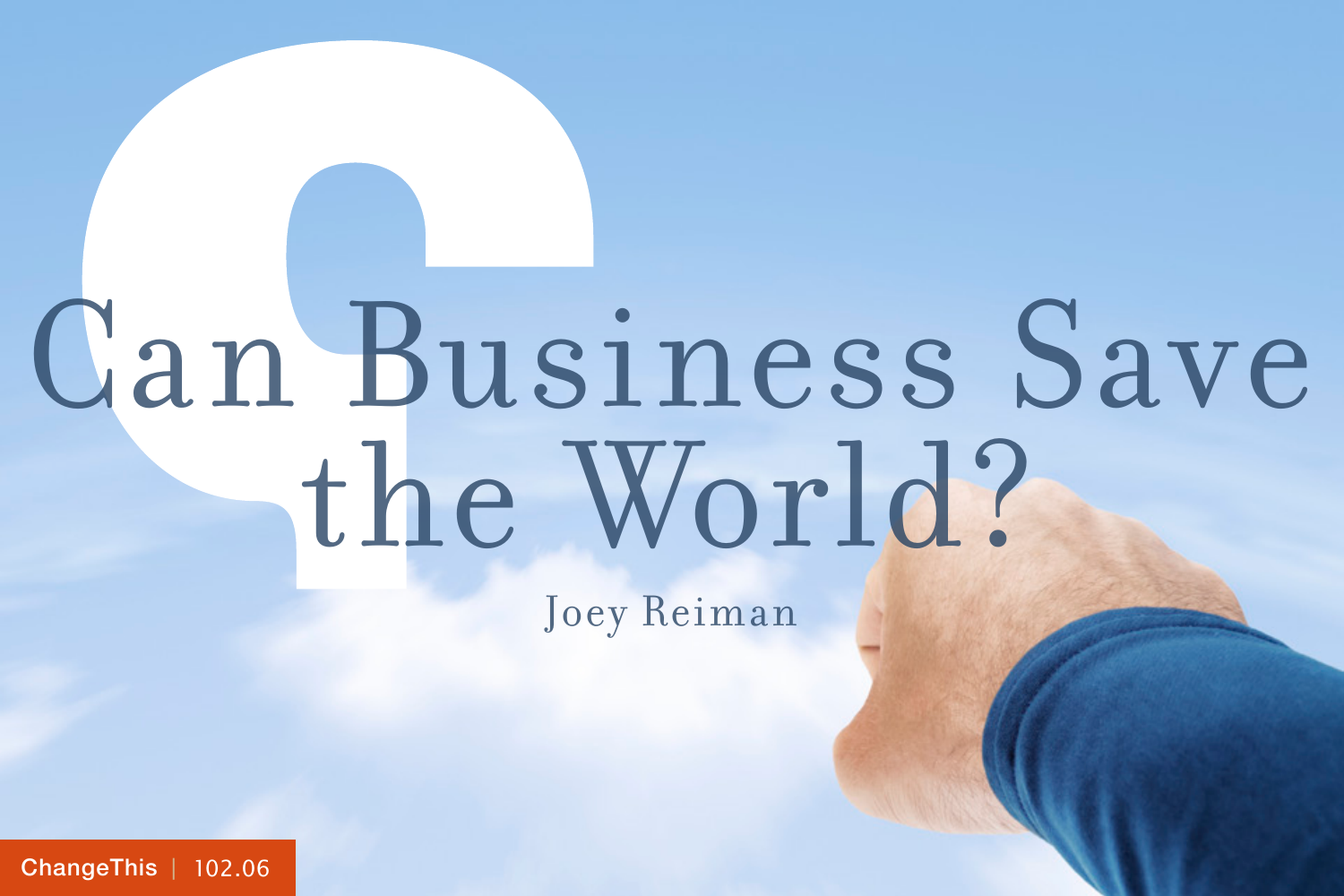# Business people are the new superheroes. And they are here to save the world. Their super power is purpose. And with it they intend to improve and save billions of lives while putting millions more dollars back into the economy.

No force on the planet is greater than purpose, because purpose gives us our reason for being and doing. When you discover your purpose, you become unstoppable. It works the same for business.

As someone who thinks for a living, I make money by making meaning. If your business today would do the same thing, it could in a herculean sense lift the world and garner financial rewards way beyond your latest financial projections.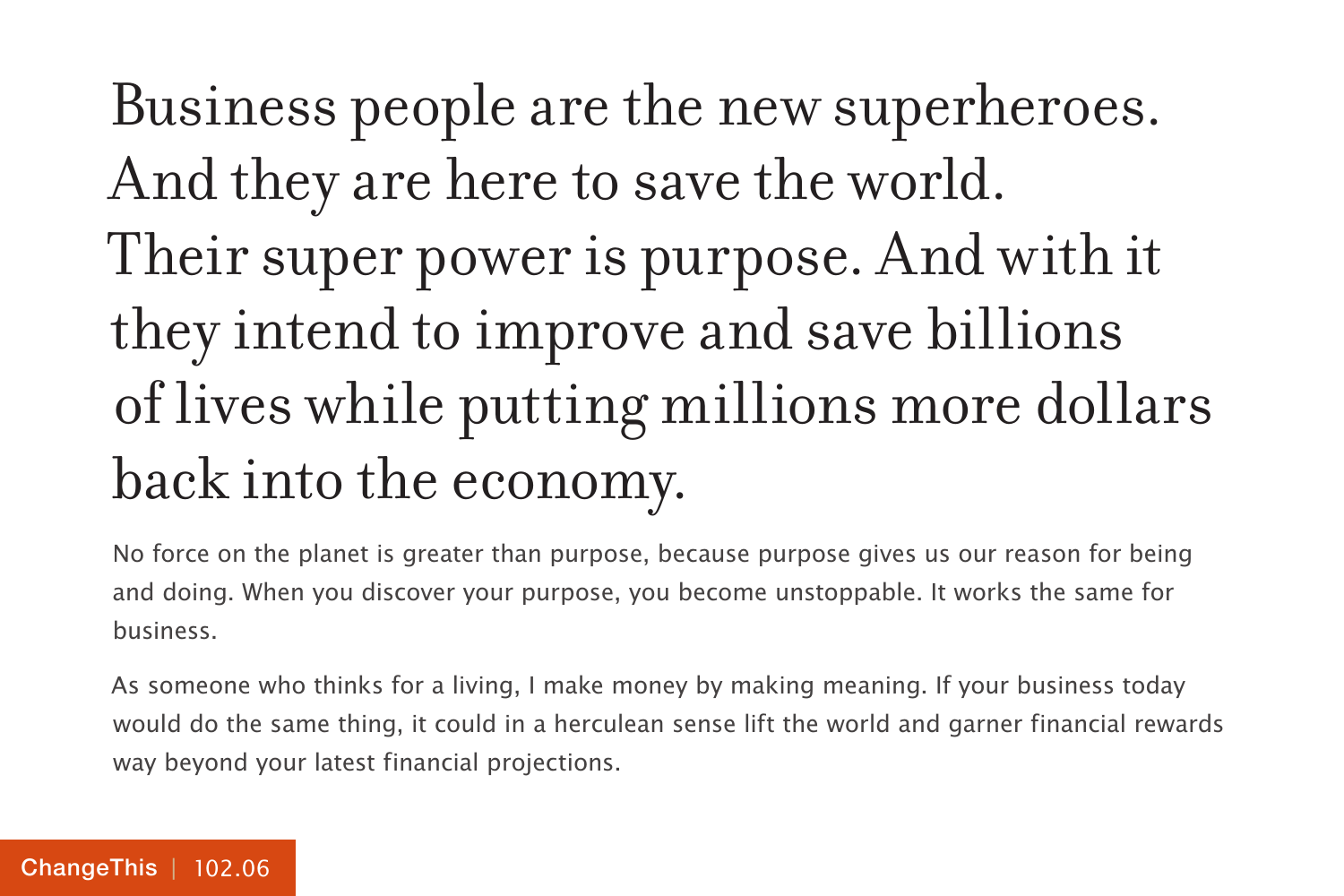You are not reading this article by accident. You picked it up because the world today needs lifting up. Teetering economies, inequities and a crisis in meaning are villains that threaten our days. But business has recognized its response-ability and is coming to the res cue. Occupy Wall Street occupied our minds. But purpose comes from the heart and is here to save the day.

*No force on the planet is greater than purpose, because purpose gives us our reason for being and doing. When you discover your purpose, you become unstoppable.* 66<br>pu<br>Wl

It's simple: the higher the purpose, the higher the profit. It sounds easy, but it requires a journey back to your beginnings to discover what made you great in the first place. You'd think a business already knows why it exists. As the CEO and Founder of BrightHouse, a company that helps companies discover their purpose, I have been surprised to find in nearly two decades of doing this work not one brand or company could clearly articulate their purpose.

Business is everywhere and part of every human endeavor. That means we, and you, have the means to move from just selling goods and services to creating good in service of our future business. Together, with business working on purpose, we can guide and inspire society to new heights.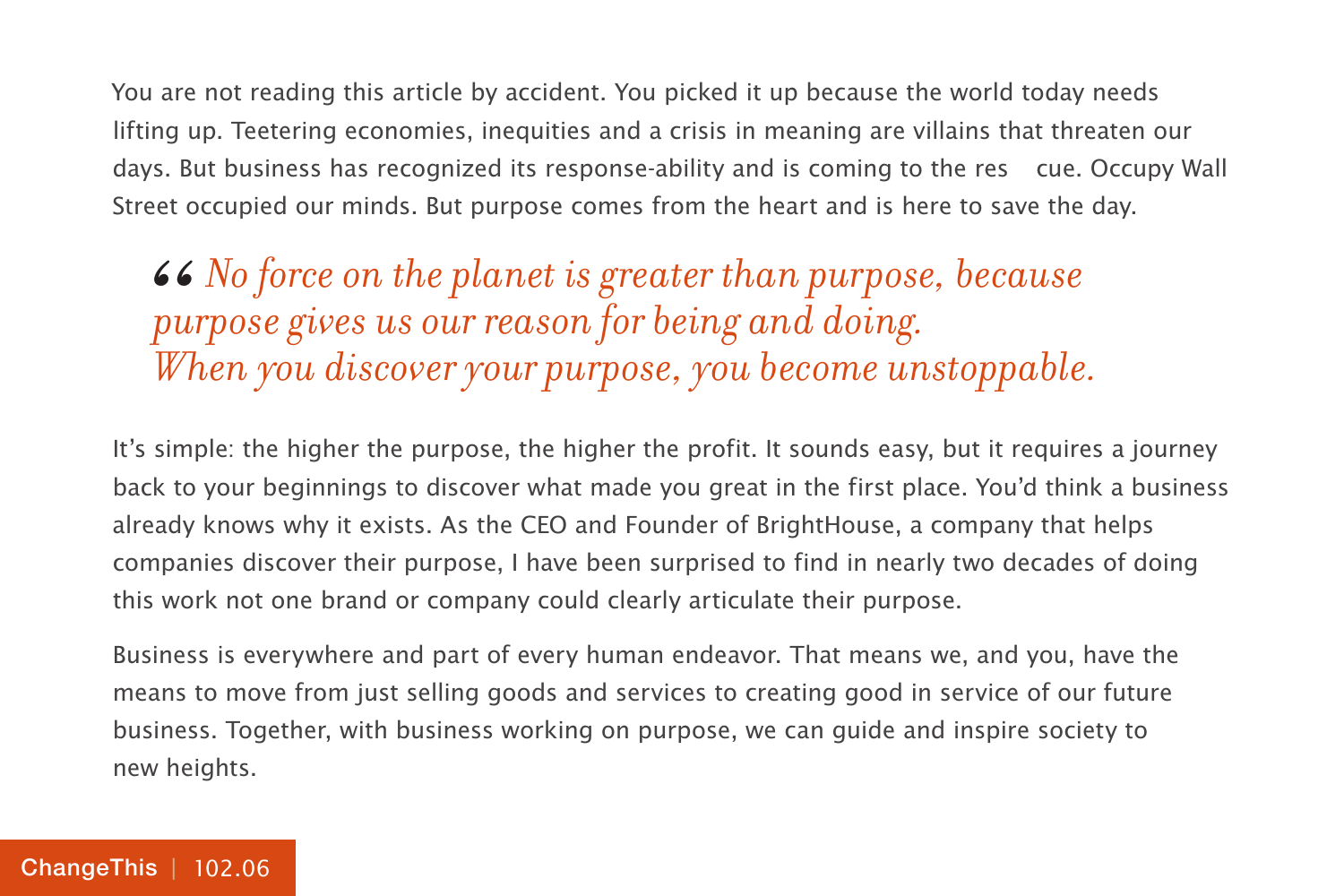Compared to today, business was a relatively insignificant institution 150 years ago. But the corporation is today's dominant institution. Modern business is no longer interested in purchasing the world; It wants to protect it as well. In moving from a shareholder model to stakeholder model, commerce is expanding its orbit of caring to all peoples on the planet.

A famous quote by philosopher Aristotle tells us that where one's distinctive talents intersect with the needs of the world; there lies your vocation or calling. Like people, businesses find their vocation or purpose at this intersection. It is here that business will discover the opportunity to better and brighten the world—even save it!

Once we understand that we can work in the company of something greater, we will see endless ways for doing business in a profitable and sustainable manner. Coming apart will break us. Coming together will make us. This is the next chapter in the story of business. Help me write it. You have a voice in this story. Yes, you.

Each of us in business today is going to be a lead character in improving the story of humanity. And we are all the authors of a better tomorrow. By being the hero in the larger story of life, your business can revitalize the sectors of health, education, equality, and sustainability.

Until now, the goal of business has been to improve the bottom line and make shareholders rich.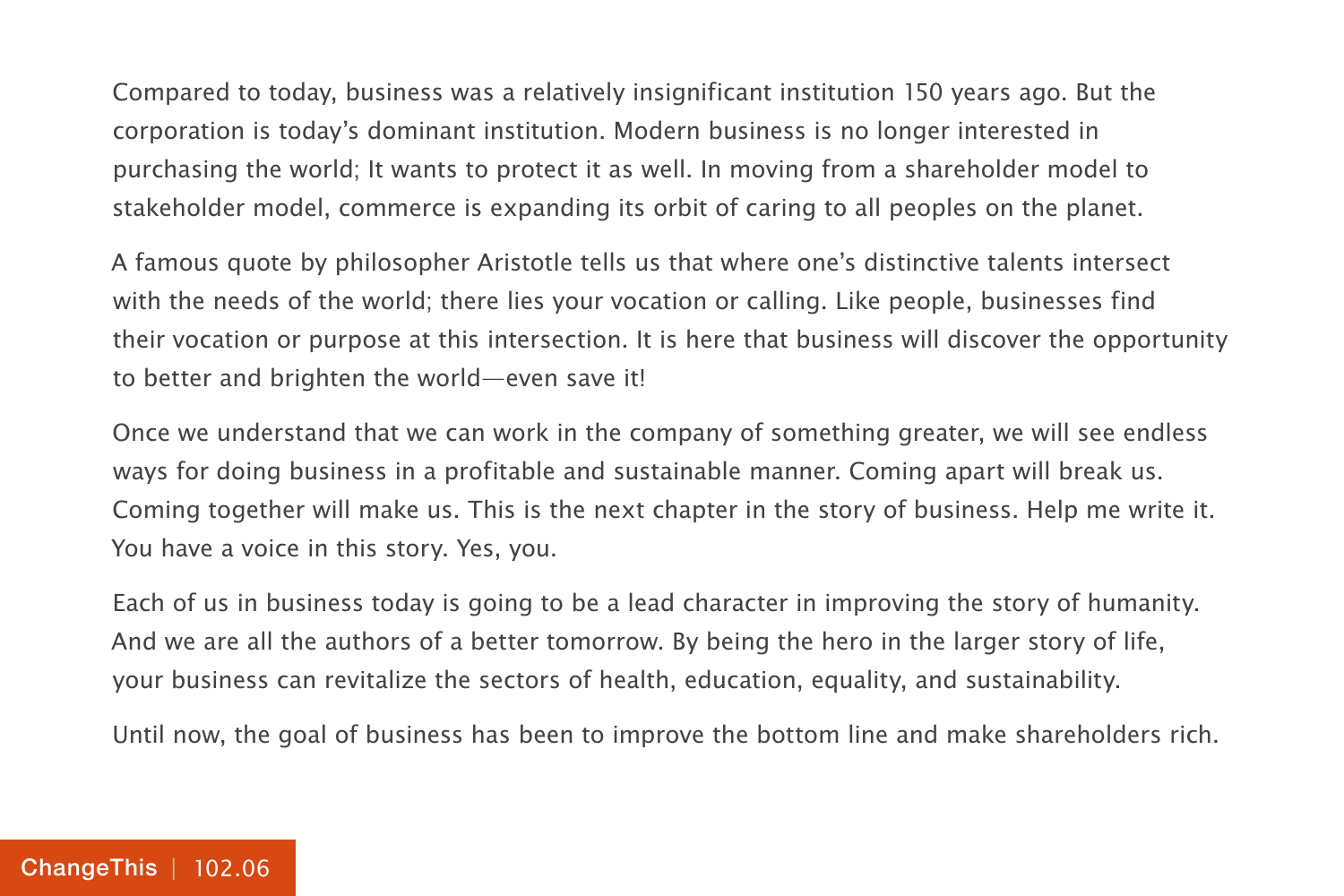But an exciting movement is afoot today—one that's led by a new vanguard of business leaders who believe in a greater purpose for business: to make the world a richer and more meaningful place to live.

In these amazing times, when purpose-branded companies are redefining what success looks like, it's critical to change the way your company thinks.

So here's what you need to know:

- 1. **Business is learning that purpose equals earning**—earning greater respect, larger profits, and the most coveted prize of all, a better world. Our institutions and icons are under great scrutiny. We have lost trust in many of them. But people like people who like them back. Business is no different, and those "likes" translate into profits you will love.
- 2. **Competition will be out of business.** Fierce competition is not sustainable. Compassion is. The Latin root of the word competition—competere—gives us a clue of what the future will look like. It means to thrive together. In the decade to come, businesses will focus on the business of life and will work for the largest client of all—society. If we put humanity back in business, business will come back for good.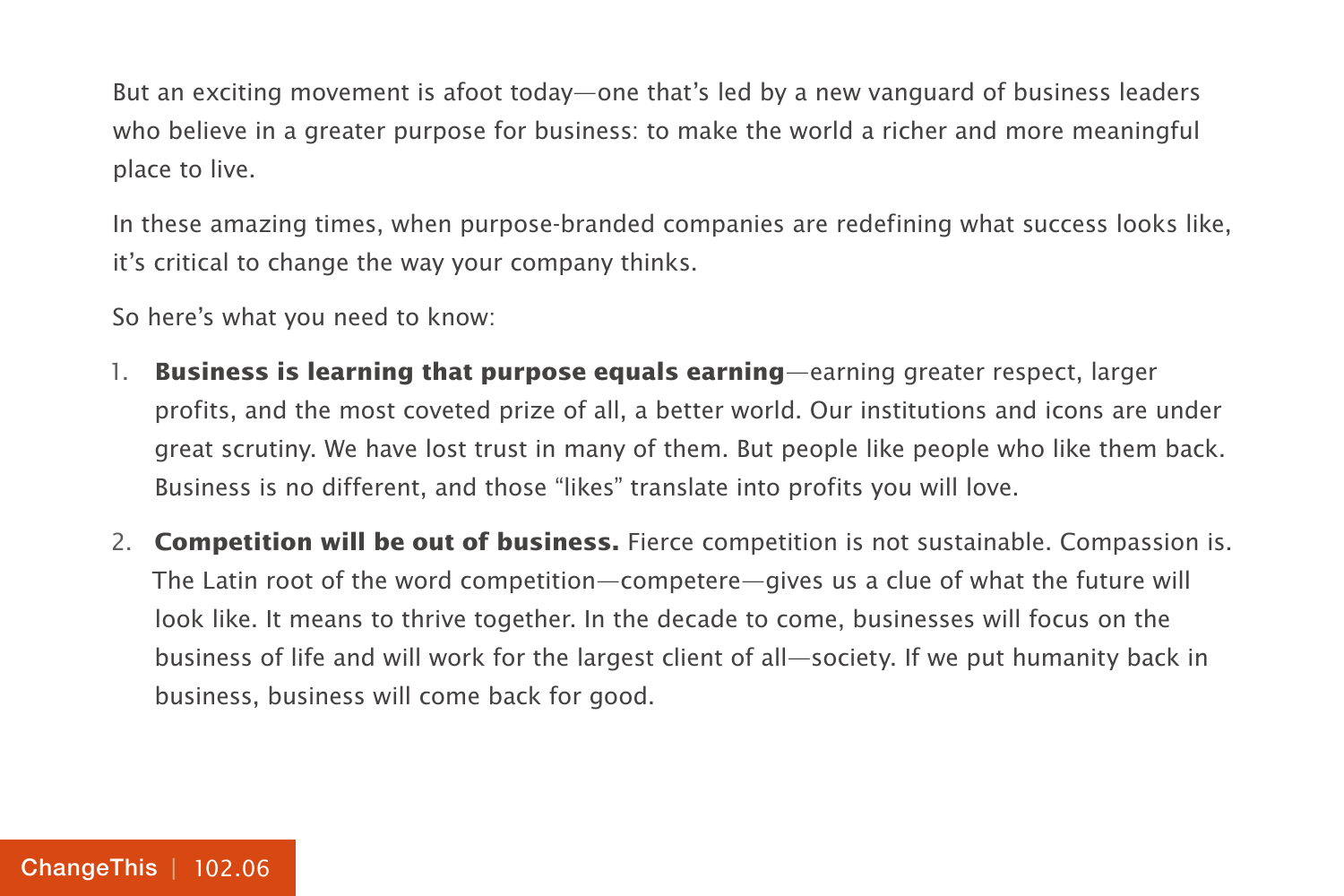- 3. **Make more good more available to more people.** Purpose-driven organizations create more good in the world, which begets greater profit, which allows them to then create even more good. It's a virtuous, never-ending circle. And creating good is more sustainable than selling goods. It's a model that can serve over 5 billion people who are currently underserved, undervalued and financially underwater.
- 4. **Discover your Why Factor.** When I arrive at an organization that yearns for purpose, I find that most companies assume their purpose is their mission. But, as they soon learn, a mission is what you do today, a vision is where you are going tomorrow, and a purpose is why you are here in the first place. Answer why and every who in the world will want your what, helping you get where you want to go faster.

*An exciting movement is afoot today—one that's led by a new vanguard of business leaders who believe in a greater purpose for business: to make the world a richer and more meaningful place to live.* 66<br>*by*<br>ag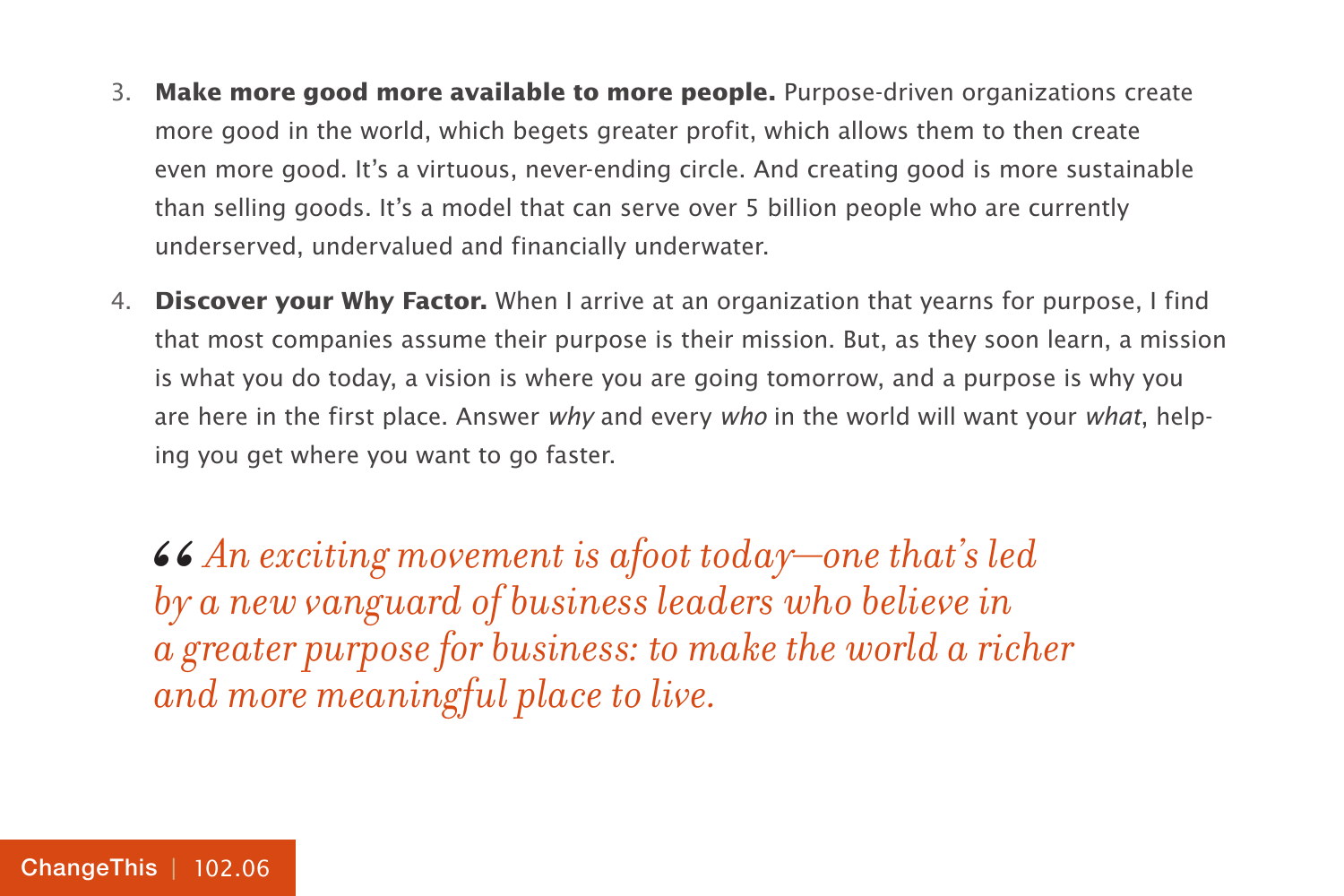- 5. **Turn your brand into a stand.** In this new era for business and marketing, the best brands will be built upon the solid foundation of their purpose for existing—on a fundamental human truth, a universal good, a deep-seated conviction that outlasts campaigns, opens minds, deepens relationships, and aligns all associates (quickly becoming advocates) around something they stand for. Alignment and advocacy win the day.
- 6. **The fruits are in your roots.** If you want a fruitful future, go back to the roots of your organization to discover what made you great in the first place. Apple was not about computers, but unleashing our creativity. Nike was not about shoes, but improving the human race. Whole Foods is not about bagging vegetables or customers, but about growing a healthier planet.
- 7. **The best story wins.** We human beings are meaning-seeking creatures. When we were kids, a good bedtime story put us to sleep. As adults, a good daytime story wakes us up to the possibilities of what you and your business can do for the world. The best stories don't sell—they tell, they inform, and they create and share an identity. In The Story of Purpose, I share the stories of the world's most purposeful companies and give you the tools and strategies to tell your own story so you too can become the stuff of legend.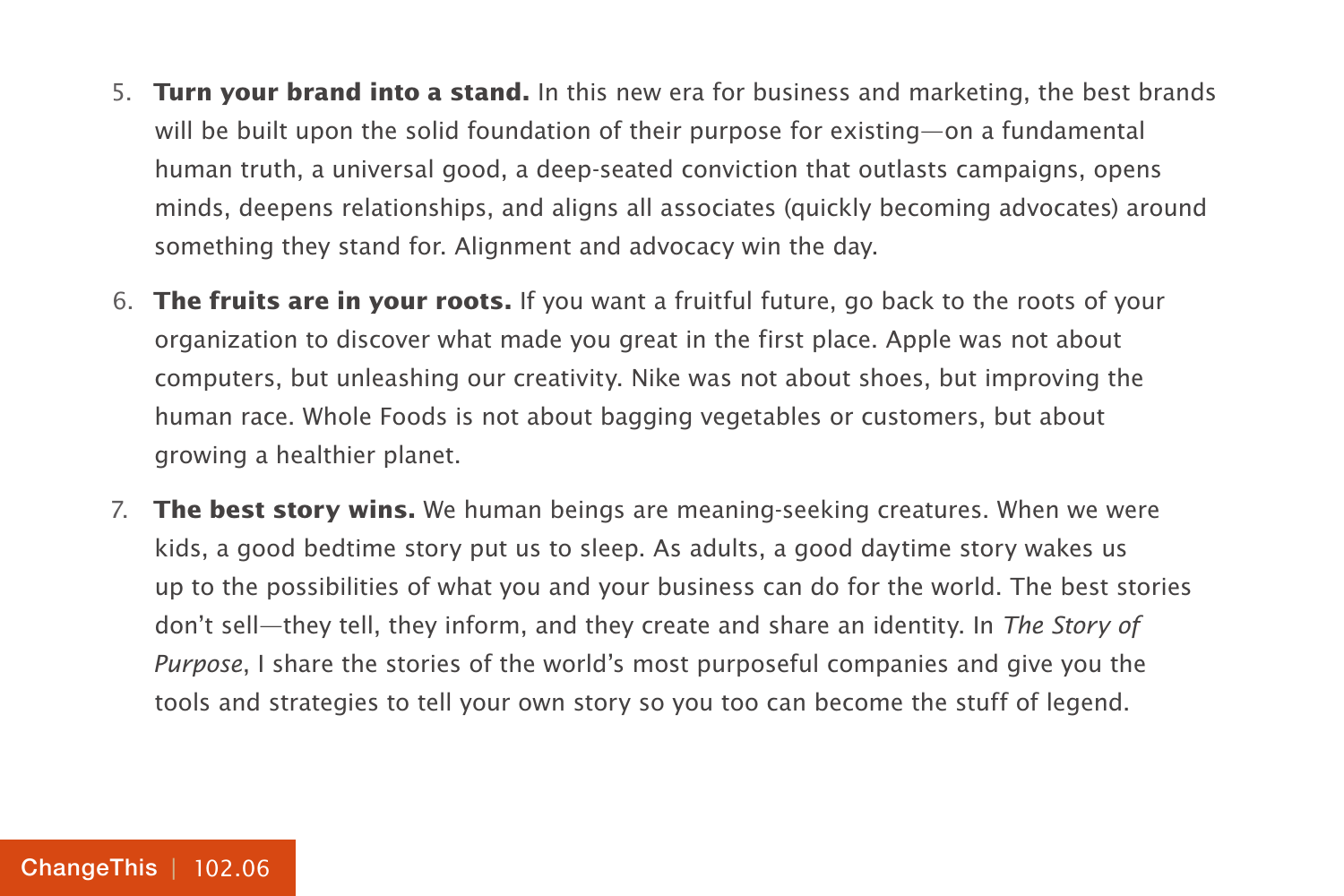Mark Twain said the best two days of your life were the day you were born and the day you find out why. Your brand feels just the same way. Discovering your purpose delivers unprecedented clarity, a better strategy, and empowers you to make a genuine impact on people's lives. It guides and inspires those in your company as well as those your company serves. The new bottom line is that meaning and money go hand in hand.

Businesses without purpose might make a profit in the short term, but organizations with purpose make a difference in the long run, and are more sustainable because there's a deep need for them in the world. Their focus is not only sharing profit but also sharing the response-ability to make the world work better. The new purpose of business is to create and add value to people's lives. It's a win-win, and superhero leaders mean business.

There has never been a more powerful time to be in business. Businesses are getting the world going again, because of people who are waking up to purposeful business models and the ability to create profit while profiting humankind.

So, discover your purpose by beginning your journey right now. Purpose is a super power that will create better brands, brighter companies and lasting legacies. And you don't need bright tights to take your business and the world to new heights. The Story of Purpose is about businesses as human organizations saving the world.

### **Join me in writing the next chapter. Yours… and ours.**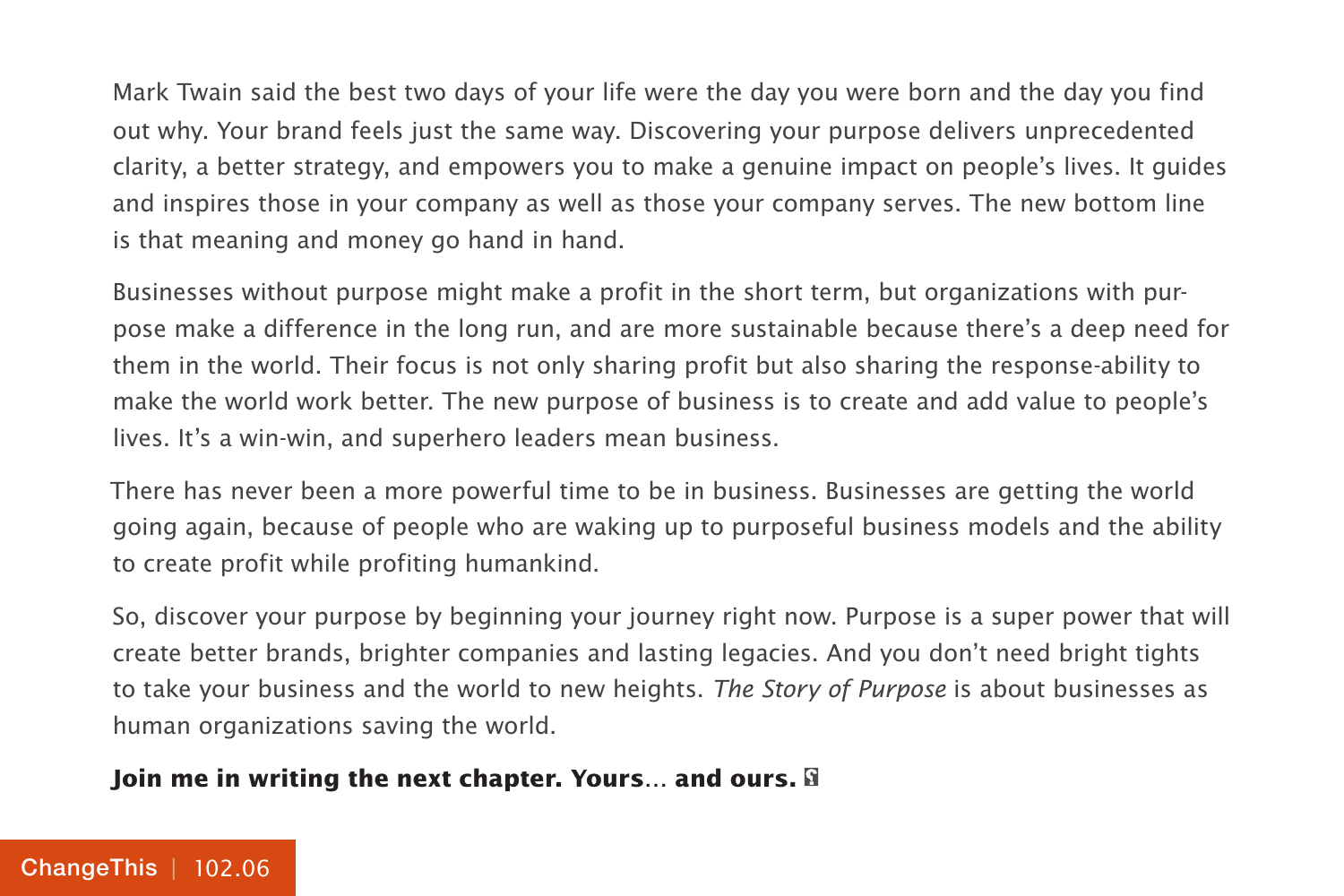## Info



#### **BUY THE BOOK** | Get more details or buy a copy of [The Story of Purpose.](http://800ceoread.com/book/show/9781118443699-Story_of_Purpose)

**About the Author** | Joey is CEO and founder of BrightHouse. Over the past 25 years, Joey has worked with leadership at The Coca-Cola Company, Procter & Gamble, McDonald's and Newell Rubbermaid, and has emerged as one of the nation's foremost visionaries and leading authorities on thinking and marketing. He is the best-selling author of several books, and a world-renowned speaker who provides listeners with the inspiration and foresight needed to become leaders of the future. A graduate of Brandeis University, Joey has won more than 500 creative awards in national and international competitions, including the Cannes Film Festival.

- **→ SEND THIS** | [Pass along a copy](http://www.changethis.com/102.06.StoryPurpose/email) of this manifesto to others.
- **→ SUBSCRIBE** | Sign up fo[r e-news](http://changethis.com/page/show/e_mail_newsletter) to learn when our latest manifestos are available.

This document was created on February 13, 2013 and is based on the best information available at that time. The copyright of this work belongs to the author, who is solely responsible for the content. This work is licensed under the Creative Commons Attribution-NonCommercial-NoDerivs License. To view a copy of this license, visit [Creative Commons](http://creativecommons.org/licenses/by-nc-nd/2.0/) or send a letter to Creative Commons, 559 Nathan Abbott Way, Stanford, California 94305, USA. Cover image from [Veer.](http://www.veer.com/) You are given the unlimited right to print this manifesto and to distribute it electronically (via email, your website, or any other means). You can print out pages and put them in your favorite coffee shop's windows or your doctor's waiting room. You can transcribe the author's words onto the sidewalk, or you can hand out copies to everyone you meet. You may not alter this manifesto in any way, though, and you may not charge for it.